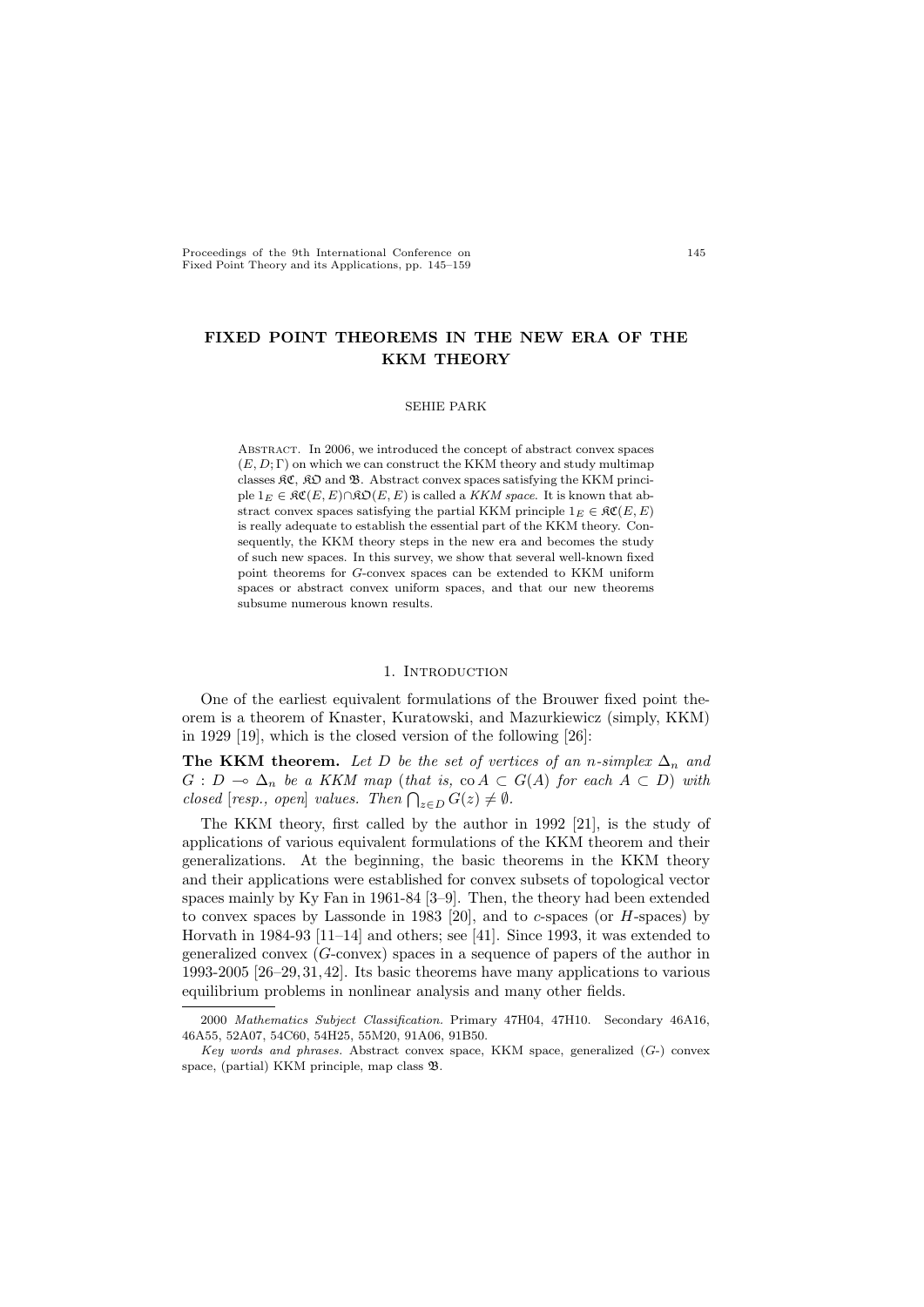In the last decade, a number of authors have tried to imitate, modify, or generalize G-convex spaces and published a large number of papers. Most of them adopted artificial terminology and concepts without giving any proper examples or justifications. We found that most of such 'new' spaces are subsumed in the concept of  $\phi_A$ -spaces  $(X, D; {\phi_A}_{A\in\langle D \rangle})$  or spaces having a family  ${\phi_A}_{A\in\langle D\rangle}$  of singular simplexes, where  $\langle D\rangle$  is the set of nonempty finite subsets of a set D. We noticed that this kind of spaces can be made into G-convex spaces; see [33, 34].

In order to destroy such unnecessary concepts and to upgrade the KKM theory, in 2006-09, we proposed a new concept of abstract convex spaces  $(E, D; \Gamma)$ ; see [30, 33, 35–40]. Abstract convex spaces satisfying the KKM principle  $1_E \in \mathfrak{RC}(E, E) \cap \mathfrak{RO}(E, E)$  is called a KKM space. It is known that KKM spaces and spaces satisfying the partial KKM principle  $1_E \in \mathfrak{RC}(E, E)$  are really adequate to establish the essential part of the KKM theory. Moreover, in the frame of such new spaces, certain broad classes  $\mathcal{RC}$  and  $\mathcal{RD}$  of multimaps (having the KKM property) are also studied. Now the KKM theory becomes the study of KKM spaces or spaces satisfying the partial KKM principle.

In this survey, we introduce the birth of the new KKM space and the basic results in the KKM theory; and show that well-known fixed point theorems for G-convex spaces can be extended to KKM uniform spaces or abstract convex uniform spaces. In fact, we are concerned with the transition from [31] to [38] and show that new theorems in [38,39] subsume lots of known theorems mainly due to the author.

# 2. Theory of the KKM spaces

Since the concept of G-convex spaces appeared in 1993, many authors have tried to imitate, modify, or generalize the concept and published a large number of papers of the same nature. In fact, in the last decade, there have appeared authors who introduced spaces of the form  $(X, \{\varphi_A\})$  having a family  $\{\varphi_A\}$  of continuous functions defined on simplexes. Such example are L-spaces, spaces having property  $(H)$ ,  $FC$ -spaces, convexity structures satisfying the  $H$ condition,  $M$ -spaces and another  $L$ -spaces, simplicial spaces,  $L^*$ -spaces, and others. Some authors claimed that such spaces generalize G-convex spaces without giving any justifications or proper examples. Some authors also tried to generalize the KKM theorem for their own settings. They introduced various types of generalized KKM maps; for example, generalized KKM maps on L-spaces, generalized R-KKM maps, and many other KKM type maps using artificial terminology. We found that most of such spaces are subsumed in the concept of  $\phi_A$ -spaces  $(X, D; {\phi_A}_{A\in(D)})$ , which can be made into G-convex spaces; see [33, 34]

In order to destroy such unnecessary concepts and to upgrade the KKM theory, in 2006-09, we proposed new concepts of abstract convex spaces and the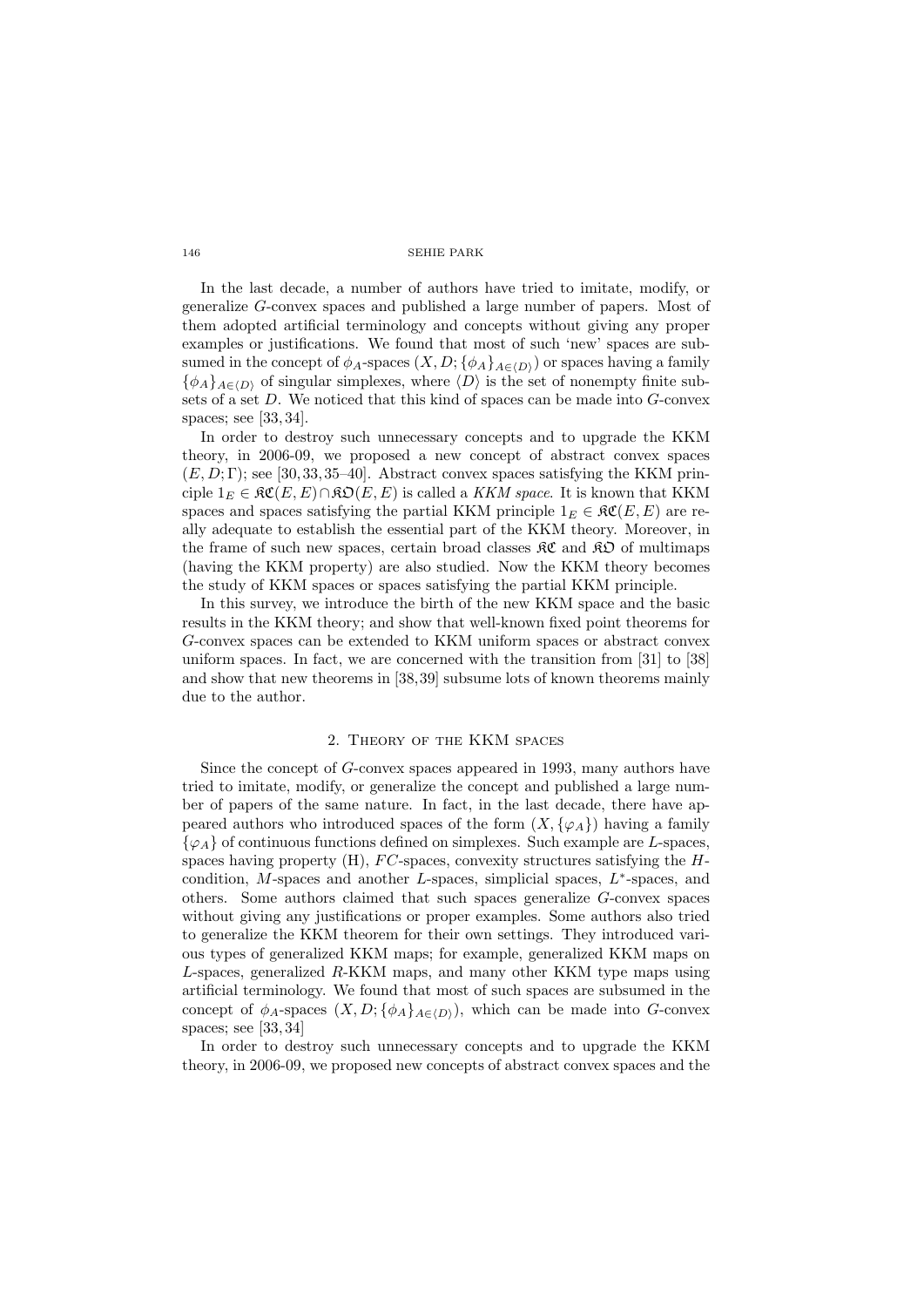KKM spaces which are proper generalizations of G-convex spaces and adequate to establish the KKM theory; see [33, 35–40].

**Definition 2.1.** An abstract convex space  $(E, D; \Gamma)$  consists of a topological space E, a nonempty set D, and a multimap  $\Gamma : \langle D \rangle \to E$  with nonempty values  $\Gamma_A := \Gamma(A)$  for  $A \in \langle D \rangle$ .

For any  $D' \subset D$ , the Γ-convex hull of D' is denoted and defined by

$$
co_{\Gamma} D' := \bigcup \{ \Gamma_A \mid A \in \langle D' \rangle \} \subset E.
$$

A subset X of E is called a  $\Gamma$ -convex subset of  $(E, D; \Gamma)$  relative to D' if for any  $N \in \langle D' \rangle$ , we have  $\Gamma_N \subset X$ , that is,  $\text{co}_{\Gamma} D' \subset X$ .

When  $D \subset E$ , the space is denoted by  $(E \supset D; \Gamma)$ . In such case, a subset X of E is said to be  $\Gamma$ -convex if  $\text{co}_{\Gamma}(X \cap D) \subset X$ ; in other words, X is  $\Gamma$ -convex relative to  $D' := X \cap D$ . In case  $E = D$ , let  $(E; \Gamma) := (E, E; \Gamma)$ .

Example. In [33–40], we gave plenty of examples of abstract convex spaces as follows:

1. The original KKM theorem [19] is for the triple  $(\Delta_n \supset V; \text{co})$ , where  $\Delta_n$ is the standard *n*-simplex, V the set of its vertices  $\{e_i\}_{i=0}^n$ , and co :  $\langle V \rangle \to \Delta_n$ the convex hull operation.

2. A triple  $(X \supset D; \Gamma)$ , where X and D are subsets of a t.v.s. E such that co  $D \subset X$  and  $\Gamma :=$ co. Fan's celebrated KKM lemma [3] is for  $(E \supset D;$  co), where  $D$  is a nonempty subset of  $E$ .

3. A convex space  $(X \supset D;\Gamma)$  [23–26] is a triple where X is a subset of a vector space,  $D \subset X$  such that co  $D \subset X$ , and each  $\Gamma_A$  is the convex hull of  $A \in \langle D \rangle$  equipped with the Euclidean topology. This concept reduces to the one due to Lassonde for  $X = D$ ; see [20]. However he obtained several KKM type theorems w.r.t.  $(X \supset D; \Gamma)$ .

4. A triple  $(X \supset D; \Gamma)$  is called an H-space by Park [26, 41] if X is a topological space, D a nonempty subset of X, and  $\Gamma = {\lbrace \Gamma_A \rbrace}$  a family of contractible (or, more generally,  $\omega$ -connected) subsets of X indexed by  $A \in \langle D \rangle$ such that  $\Gamma_A \subset \Gamma_B$  whenever  $A \subset B \in \langle D \rangle$ . If  $D = X$ ,  $(X; \Gamma) := (X, X; \Gamma)$  is called a  $c$ -space by Horvath  $[13]$  or an  $H$ -space by Bardaro and Ceppitelli in 1988. Horvath [11–14] obtained remarkable results on c-spaces.

5. A generalized convex space or a G-convex space  $(X, D; \Gamma)$  due to Park is an abstract convex space such that for each  $A \in \langle D \rangle$  with the cardinality  $|A| = n + 1$ , there exists a continuous function  $\phi_A : \Delta_n \to \Gamma(A)$  such that  $J \in \langle A \rangle$  implies  $\phi_A(\Delta_J) \subset \Gamma(J)$ .

Here,  $\Delta_J$  is the face of  $\Delta_n$  corresponding to  $J \in \langle A \rangle$ ; that is, if  $A =$  ${a_0, a_1, \ldots, a_n}$  and  $J = {a_{i_0}, a_{i_1}, \ldots, a_{i_k}} \subset A$ , then  $\Delta_J = \text{co}\{e_{i_0}, e_{i_1}, \ldots, e_{i_k}\}.$ For details, see [26–29, 31, 42] and references therein.

6. A  $\phi_A$ -space  $(X, D; {\phi_A}_{A\in\langle D \rangle})$  consists of a topological space X, a nonempty set D, and a family of continuous functions  $\phi_A : \Delta_n \to X$  (that is, singular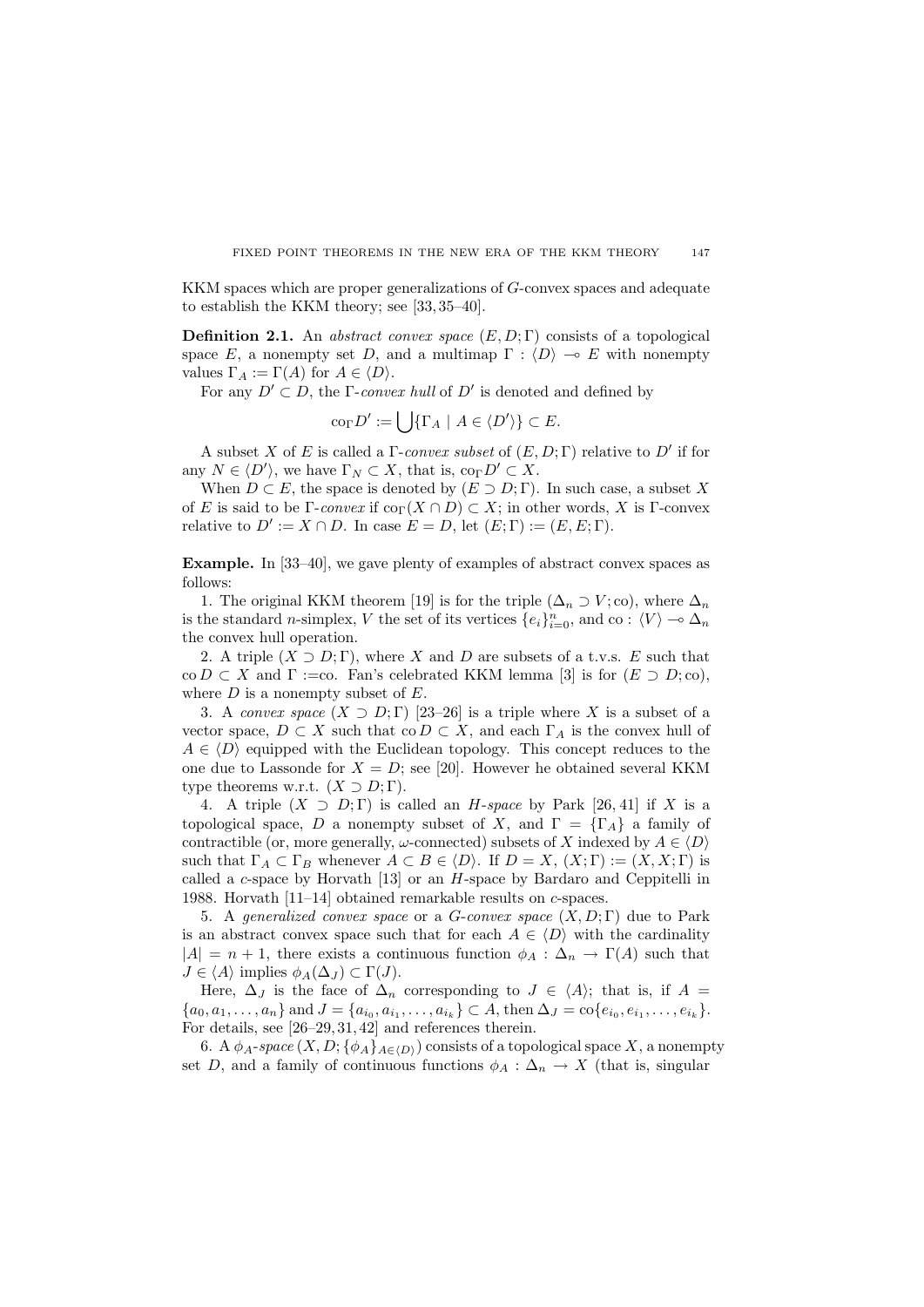n-simplexes) for  $A \in \langle D \rangle$  with  $|A| = n + 1$ . Every  $\phi_A$ -space can be made into a G-convex space; see [33, 34].

7. A convexity space  $(E, \mathcal{C})$  in the classical sense is an abstract convex space whenever  $E$  is given a topology; see [44], where the bibliography lists 283 papers.

8. Suppose X is a closed convex subset of a complete  $\mathbb{R}$ -tree H, and for each  $A \in \langle X \rangle$ ,  $\Gamma_A := conv_H(A)$ , where  $conv_H(A)$  is the intersection of all closed convex subsets of H that contain  $A$ ; see Kirk and Panyanak [18]. Then  $(H, X; \Gamma)$  is an abstract convex space.

9. According to Horvath [15], a convexity on a topological space  $X$  is an algebraic closure operator  $A \mapsto ||A||$  from  $\mathcal{P}(X)$  to  $\mathcal{P}(X)$  such that  $||\{x\}|| =$  ${x}$  for all  $x \in X$ , or equivalently, a family C of subsets of X, the convex sets, which contains the whole space and the empty set as well as singletons and which is closed under arbitrary intersections and updirected unions.

10. A B-space due to Briec and Horvath [1] is an abstract convex space.

Note that each of 3-10 has a large number of concrete examples.

**Definition 2.2.** Let  $(E, D; \Gamma)$  be an abstract convex space and Z a topological space. For a multimap  $F : E \multimap Z$  with nonempty values, if a multimap  $G: D \longrightarrow Z$  satisfies

$$
F(\Gamma_A) \subset G(A) := \bigcup_{y \in A} G(y) \quad \text{for all } A \in \langle D \rangle,
$$

then G is called a KKM map with respect to F. A KKM map  $G: D \to E$  is a KKM map with respect to the identity map  $1<sub>E</sub>$ .

A multimap  $F : E \multimap Z$  is called a  $\Re \mathfrak{C}$ -map [resp., a  $\Re \mathfrak{O}$ -map] if, for any closed-valued [resp., open-valued] KKM map  $G: D \to Z$  with respect to F, the family  $\{G(y)\}_{y\in D}$  has the finite intersection property. In this case, we denote  $F \in \mathfrak{RC}(E, Z)$  [resp.,  $F \in \mathfrak{RO}(E, Z)$ ].

A KKM space  $(E, D; \Gamma)$  is an abstract convex space satisfying the KKM principle  $1_E \in \mathfrak{RC}(E, E) \cap \mathfrak{RO}(E, E)$ . Every KKM space satisfies the partial KKM principle  $1_E \in \mathfrak{RC}(E, E)$ .

In our recent works [36,39,43], we studied the elements or foundations of the KKM theory on abstract convex spaces and noticed there that many important results therein are related to KKM spaces.

## Example. We give examples of KKM spaces:

1. Every G-convex space is a KKM space; see [27].

2. A connected linearly ordered space  $(X, \leq)$  can be made into a KKM space; see [38].

3. The extended long line  $L^*$  is a KKM space  $(L^* \supset D; \Gamma)$  with the ordinal space  $D := [0, \Omega]$ . But  $L^*$  is not a G-convex space [39].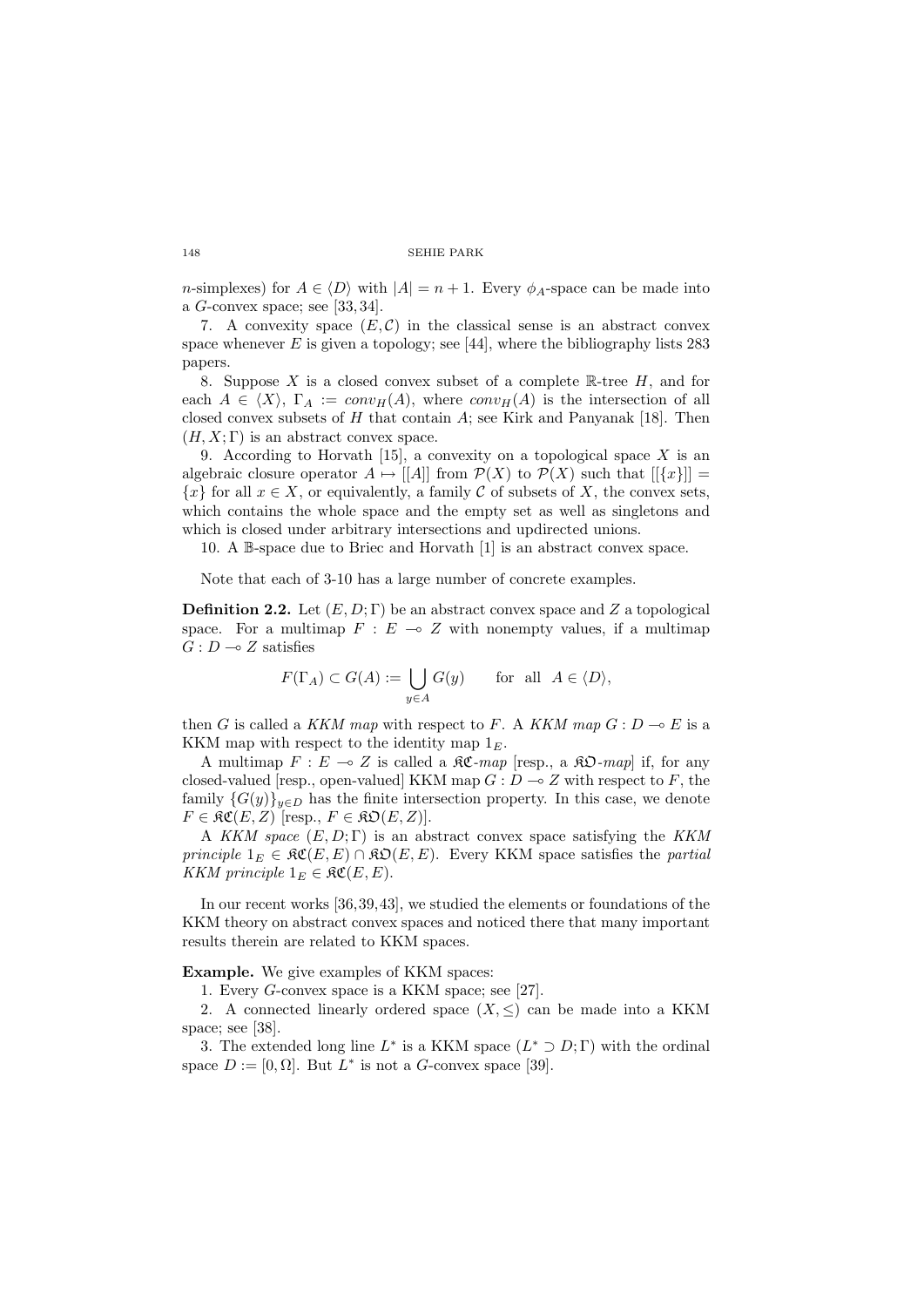4. Suppose X is a closed convex subset of a complete  $\mathbb{R}$ -tree H, and  $\Gamma_A :=$ conv<sub>H</sub>(A) for each finite  $A \in \langle X \rangle$ . Then  $1_H \in \mathfrak{RC}(H, H)$  (Kirk and Panyanak [18]). Later we found that  $1_H \in \mathfrak{K}(\mathcal{H}, H)$ ; see [40]. Therefore,  $(H, X; \Gamma)$  is a KKM space.

5. For Horvath's convex space  $(X, \mathcal{C})$  with the weak Van de Vel property [15], the corresponding abstract convex space  $(X; \Gamma)$  is a KKM space, where [10], the corresponding abstract convex space  $(X, I)$  is a KKM space,  $\Gamma_A := [[A]] = \bigcap \{C \in \mathcal{C} \mid A \subset C\}$  is metrizable for each  $A \in \langle X \rangle$ ; see [40].

6. A B-space due to Briec and Horvath is a KKM space [1, Corollary 2.2].

Now we have the following diagram for triples  $(E, D; \Gamma)$ :

Simplex  $\implies$  Convex subset of a t.v.s.  $\implies$  Lassonde type convex space

 $\implies$  H-space  $\implies$  G-convex space  $\iff$   $\phi_A$ -space  $\implies$  KKM space

 $\Rightarrow$  Space satisfying the partial KKM principle

 $\implies$  Abstract convex space.

In the KKM theory [36, 39, 40, 43], it is routine to reformulate the (partial) KKM principle to the following equivalent forms:

> Fan type matching property An intersection property Geometric or section properties The Fan-Browder type fixed point theorem Existence theorem of maximal elements, and others

Any of such statements can be used to characterize the KKM spaces.

Moreover, from the partial KKM principle we have a whole intersection property of the Fan type. From this, we can deduce the following:

**Theorem 2.3** ([39]). Let  $(X, D; \Gamma)$  be a space satisfying the partial KKM principle, K a nonempty compact subset of X, and  $G: D \multimap X$  a map such that

(1)  $\bigcap_{z \in D} G(z) = \bigcap_{z \in D} \overline{G(z)}$  [that is, G is transfer closed-valued];

(2)  $\overline{G}$  is a KKM map; and

(3) either

(i)  $\bigcap {\overline{G(z)}} \mid z \in M$   $\bigcap$   $\subset$  K for some  $M \in \langle D \rangle$ ; or

(ii) for each  $N \in \langle D \rangle$ , there exists a compact  $\Gamma$ -convex subset  $L_N$  of X relative to some  $D' \subset D$  such that  $N \subset D'$  and

$$
L_N \cap \bigcap \{ \overline{G(z)} \mid z \in D' \} \subset K.
$$

Then  $K \cap \bigcap \{G(z) \mid z \in D\} \neq \emptyset$ .

From this theorem, in [36, 39, 43], we deduced the following equivalent formulations of the partial KKM principle: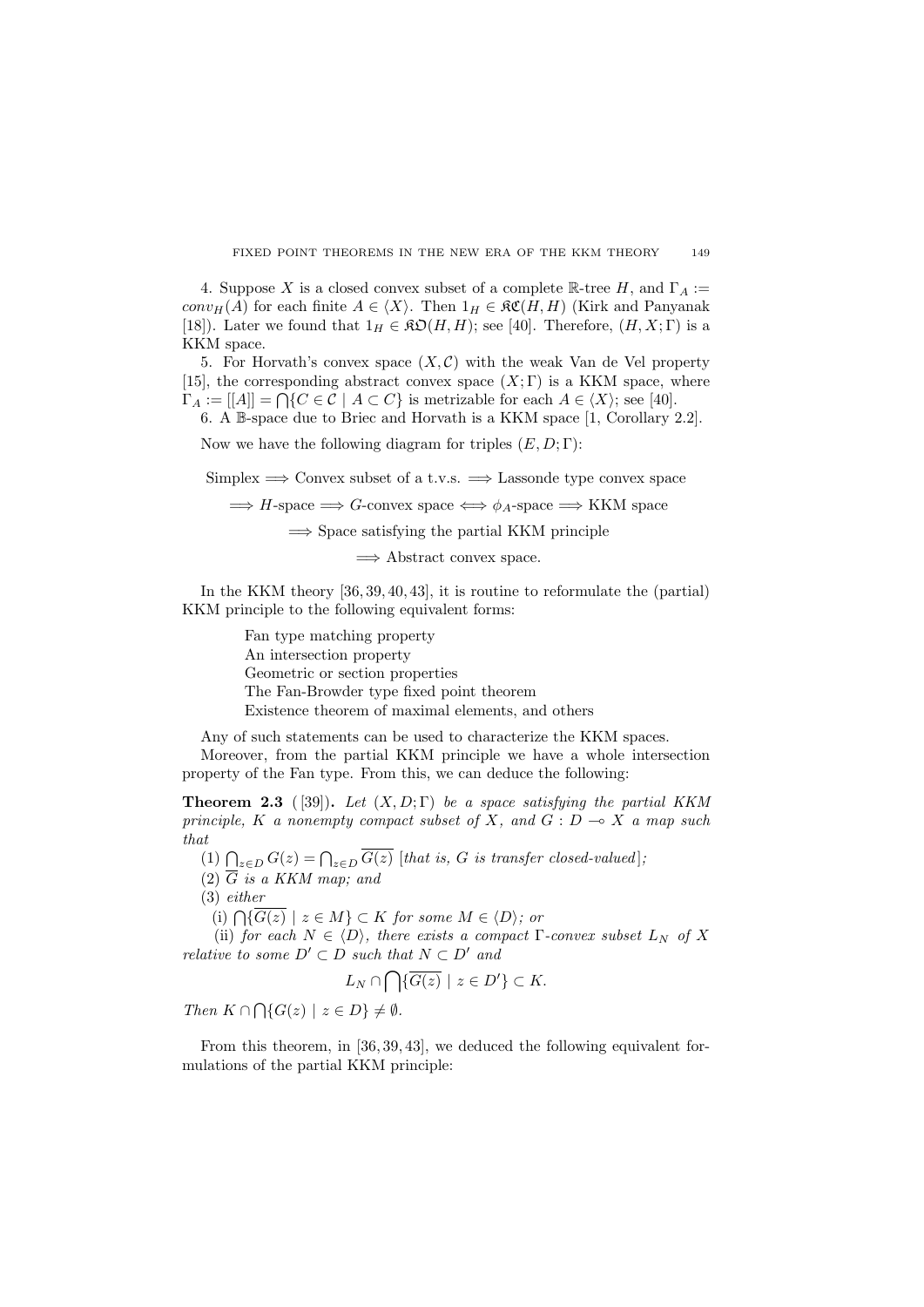# Analytic alternatives (a basis of various equilibrium problems)

Consequently, for a compact abstract convex space  $(X; \Gamma)$ , we deduced 15 theorems from the partial KKM principle. Moreover, we noticed there that, for a compact G-convex space  $(X;\Gamma)$ , each of these 15 theorems and their corollaries is equivalent to the original KKM theorem.

Further applications of the partial KKM principle are given [35, 36, 43] as follows:

> Best approximations (under certain restrictions) The von Neumann type minimax theorem The von Neumann type intersection theorem The Nash type equilibrium theorem The Himmelberg fixed point theorem for KKM spaces Weakly KKM maps [37]

# 3. The Fan-Browder type fixed point theorems

The KKM principle is equivalent to the Fan-Browder type fixed point theorem:

**Theorem 3.1** ([39]). An abstract convex space  $(X, D; \Gamma)$  satisfies the partial KKM principle iff for any maps  $S : D \rightarrow X, T : X \rightarrow X$  satisfying

(1)  $S(z)$  is open for each  $z \in D$ ;

(2) for each  $y \in X$ ,  $\operatorname{co}_{\Gamma} S^{-}(y) \subset T^{-}(y)$ ; and

(3)  $X = \bigcup_{z \in M} S(z)$  for some  $M \in \langle D \rangle$ ,

T has a fixed point  $x_0 \in X$ ; that is,  $x_0 \in T(x_0)$ .

An abstract convex space  $(X, D; \Gamma)$  is a KKM space iff the above condition also holds for any map  $S: D \longrightarrow X$  such that

(1)'  $S(z)$  is closed for each  $z \in D$ 

instead of  $(1)$ .

From Theorem 3.1, we can deduce various abstract forms of known results as follows:

Corollary 3.2. Let  $(X, D; \Gamma)$  satisfy the partial KKM principle and  $S: D \rightarrow$ X,  $T: X \longrightarrow X$  be two maps such that

(1)  $S(z)$  is open for each  $z \in D$ ;

(2) for each  $y \in X$ ,  $\operatorname{co}_{\Gamma} S^{-}(y) \subset T^{-}(y)$ ;

(3) for each  $y \in X$ ,  $S^-(y) \neq \emptyset$ ; and

(4)  $X \setminus S(z_0)$  is compact for some  $z_0 \in D$ .

Then T has a fixed point  $x_0 \in X$ ; that is,  $x_0 \in T(x_0)$ .

An abstract convex space  $(X, D; \Gamma)$  is said to be *compact* if X is compact.

Corollary 3.3. Let  $(X, D; \Gamma)$  be a compact abstract convex space satisfying the partial KKM principle and  $S : X \to D$ ,  $T : X \to X$  two maps such that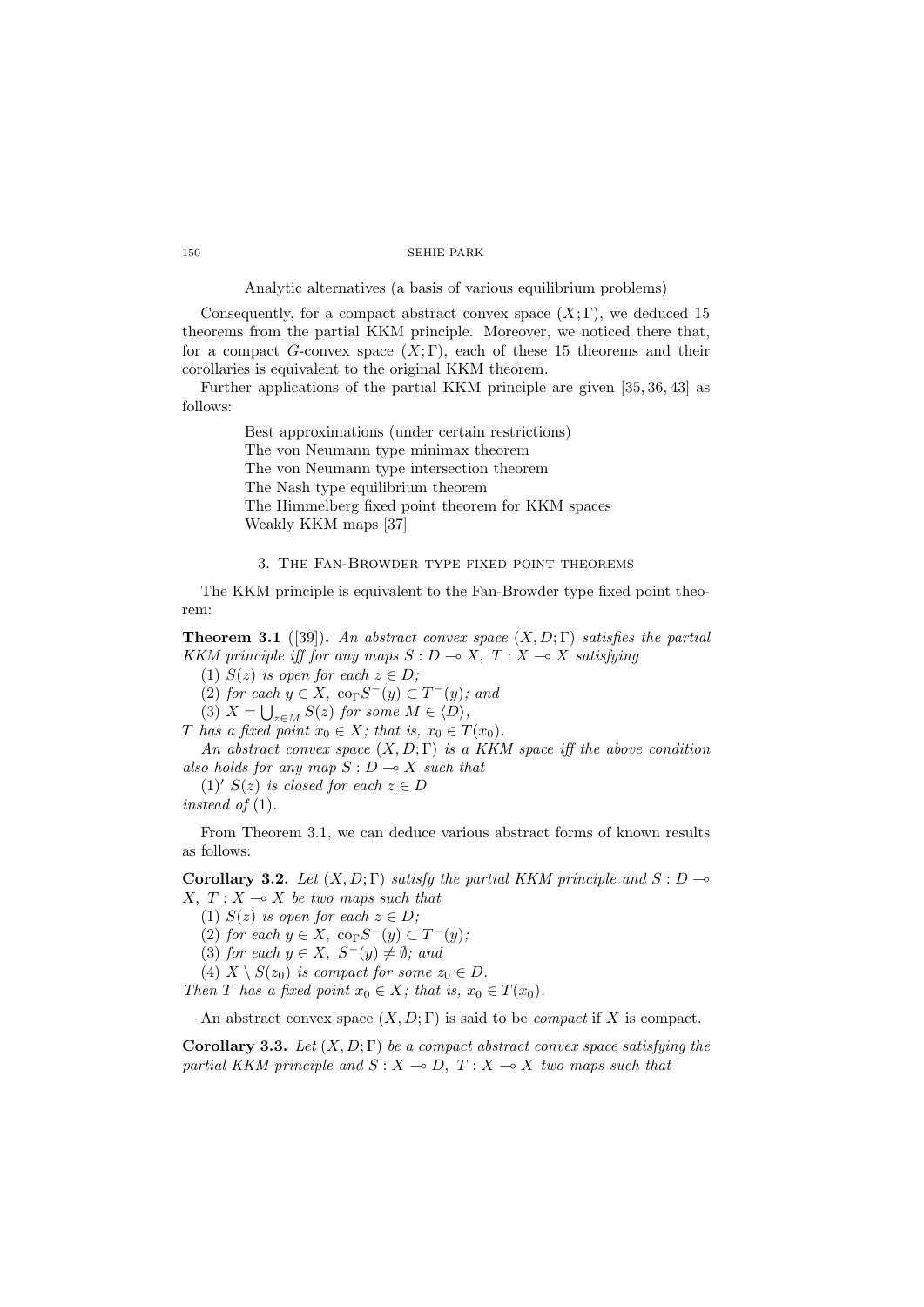(1) for each  $x \in X$ ,  $\operatorname{co}_{\Gamma}S(x) \subset T^{-}(y)$ ; and

(2)  $X = \bigcup \{ \text{Int } S^{-}(z) \mid z \in D \}.$ 

Then T has a fixed point  $x_0 \in X$ .

Corollary 3.4. Let  $(X, D; \Gamma)$  be a compact abstract convex space satisfying the partial KKM principle and  $S: X \rightarrow D$  a map such that

(1) for each  $x \in X$ ,  $S(x)$  is nonempty; and

(2) for each  $z \in D$ ,  $S^{-}(z)$  is open.

Then there exists an  $\hat{x} \in X$  such that  $\hat{x} \in \text{co}_{\Gamma} S(\hat{x})$ .

The following simplified form of Corollary 3.3 or 3.4 is also a Fan-Browder type fixed point theorem:

Corollary 3.5. Let  $(X;\Gamma)$  be a compact abstract convex space satisfying the partial KKM principle and  $T : X \longrightarrow X$  a map satisfying

(1) for each  $x \in X$ ,  $T(x)$  is  $\Gamma$ -convex; and

(2)  $X = \bigcup \{ \text{Int } T^-(y) \mid y \in X \}.$ 

Then T has a fixed point.

**Remark.** (1) For a convex subset  $X$  of a Hausdorff topological vector space E, if  $T^-(y)$  itself is open, then Corollary 3.5 reduces to Browder's result [2].

(2) Note that Browder's result is a reformulation of Fan's geometric lemma [3] in the form of a fixed point theorem and its proof was based on the Brouwer fixed point theorem and the partition of unity argument. Since then it is known as the Fan-Browder fixed point theorem.

(3) Browder [2] applied his theorem to a systematic treatment of the interconnections between multi-valued fixed point theorems, minimax theorems, variational inequalities, and monotone extension theorems.

The Fan-Browder type fixed point theorem is used by Borglin and Keiding in 1976 and Yannelis and Prabhakar in 1983 to the existence of maximal elements in mathematical economics. We give a generalization of their result as follows:

**Corollary 3.6.** Let  $(X, D; \Gamma)$  be a compact abstract convex space satisfying the partial KKM principle and  $S : X \to D, T : X \to X$  two maps such that

(1)  $S^-(z)$  is open for each  $z \in D$ ;

(2) for each  $x \in X$ ,  $\text{co}_{\Gamma}S(x) \subset T(x)$ ; and

(3) for each  $x \in X$ ,  $x \notin T(x)$ .

Then there exists an  $\hat{x} \in X$  such that  $S(\hat{x}) = \emptyset$ .

## 4. THE ZIMA-HADŽIĆ TYPE FIXED POINT THEOREMS

We begin with the following:

**Definition 4.1.** An abstract convex uniform space  $(E, D; \Gamma; \mathcal{U})$  is the one with a basis  $U$  of a uniform structure of  $E$ .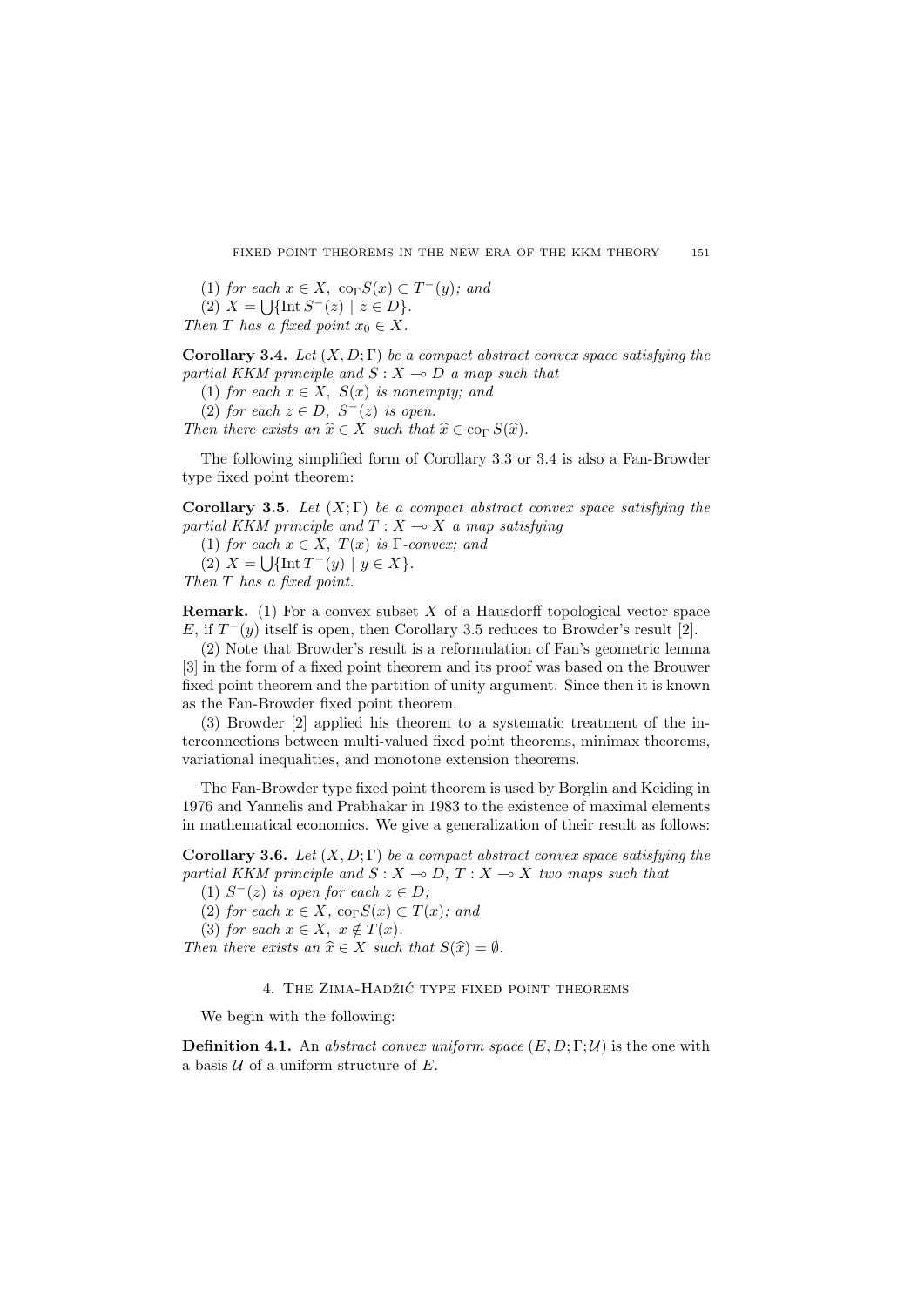We consider various subclasses or subsets of abstract convex uniform spaces as in [38]:

**Definition 4.2.** A KKM uniform space  $(E, D; \Gamma; \mathcal{U})$  is a KKM space with a basis  $U$  of a uniform structure of  $E$ .

A KKM uniform space  $(E \supset D; \Gamma; \mathcal{U})$  is called an LF-space if D is dense in E and, for each  $U \in \mathcal{U}$ , the U-neighborhood

$$
U[A] := \{ x \in E \mid A \cap U[x] \neq \emptyset \}
$$

around a given Γ-convex subset  $A \subset E$  is Γ-convex.

A singleton is not necessarily Γ-convex in an LΓ-space.

**Example.** 1. In particular, for G-convex spaces or H-spaces  $(E \supset D; \Gamma; \mathcal{U})$ (where each  $\Gamma_A$  is contractible), we can define LG-spaces [28] or LH-spaces, resp.

2. For a c-space  $(X; \Gamma)$ , an LT-space reduces to an l.c.-space [13, 14]. Any nonempty convex subset  $X$  of a locally convex t.v.s.  $E$  is an obvious example of an *l.c.*-space  $(X;\Gamma)$  with  $\Gamma_A = \text{co } A$  for  $A \in \langle X \rangle$ . For other examples, see [13, 14].

3. A G-convex space  $(X \supset D; \Gamma)$  is called a *metric LG-space* if X is equipped with a metric d such that (1) D is dense in X, (2) for any  $\varepsilon > 0$ , the set  ${x \in X \mid d(x, C) < \varepsilon}$  is Γ-convex whenever  $C \subset X$  is Γ-convex, and (3) open balls are Γ-convex. This concept generalizes that of metric l.c.-spaces due to Horvath [13].

4. Any hyperconvex metric space  $(H, d)$  is a complete metric *l.c.*-space  $(H; \Gamma)$ ; see Horvath [14].

**Definition 4.3.** An abstract convex uniform space  $(E \supset D; \Gamma; \mathcal{U})$  is said to be locally  $\Gamma$ -convex if D is dense in E and, for each  $U \in \mathcal{U}$ , there exists a  $V \in \mathcal{U}$ such that  $V \subset U$  and, for each  $x \in E$ ,  $\text{co}_{\Gamma}(V[x] \cap D) \subset U[x]$ , that is,

$$
N \in \langle V[x] \cap D \rangle \Rightarrow \Gamma_N \subset U[x].
$$

**Definition 4.4.** For an abstract convex uniform space  $(E \supset D; \Gamma; \mathcal{U})$ , a subset X of E is said to be of the Z type or of the Zima-Hadžić type if  $D \cap X$  is dense in X and for each  $U \in \mathcal{U}$  there exists a  $V \in \mathcal{U}$  such that, for each  $N \in \langle D \cap X \rangle$ and any  $\Gamma$ -convex subset A of X, we have

$$
A \cap V[z] \neq \emptyset \ \forall z \in N \Rightarrow A \cap U[x] \neq \emptyset \ \forall x \in \Gamma_N.
$$

**Definition 4.5.** For a given abstract convex space  $(E, D; \Gamma)$  and a topological space X, a map  $H : X \to E$  is called a  $\Phi$ -map (or a Fan-Browder map) if there exists a map  $G: X \rightarrow D$  such that

(i) for each  $x \in X$ ,  $\operatorname{co}_{\Gamma} G(x) \subset H(x)$  [that is,  $H(x)$  is  $\Gamma$ -convex relative to  $G(x)$ ; and

 $[x]$ ; and<br>(ii)  $X = \bigcup \{ \text{Int } G^-(y) \mid y \in D \}.$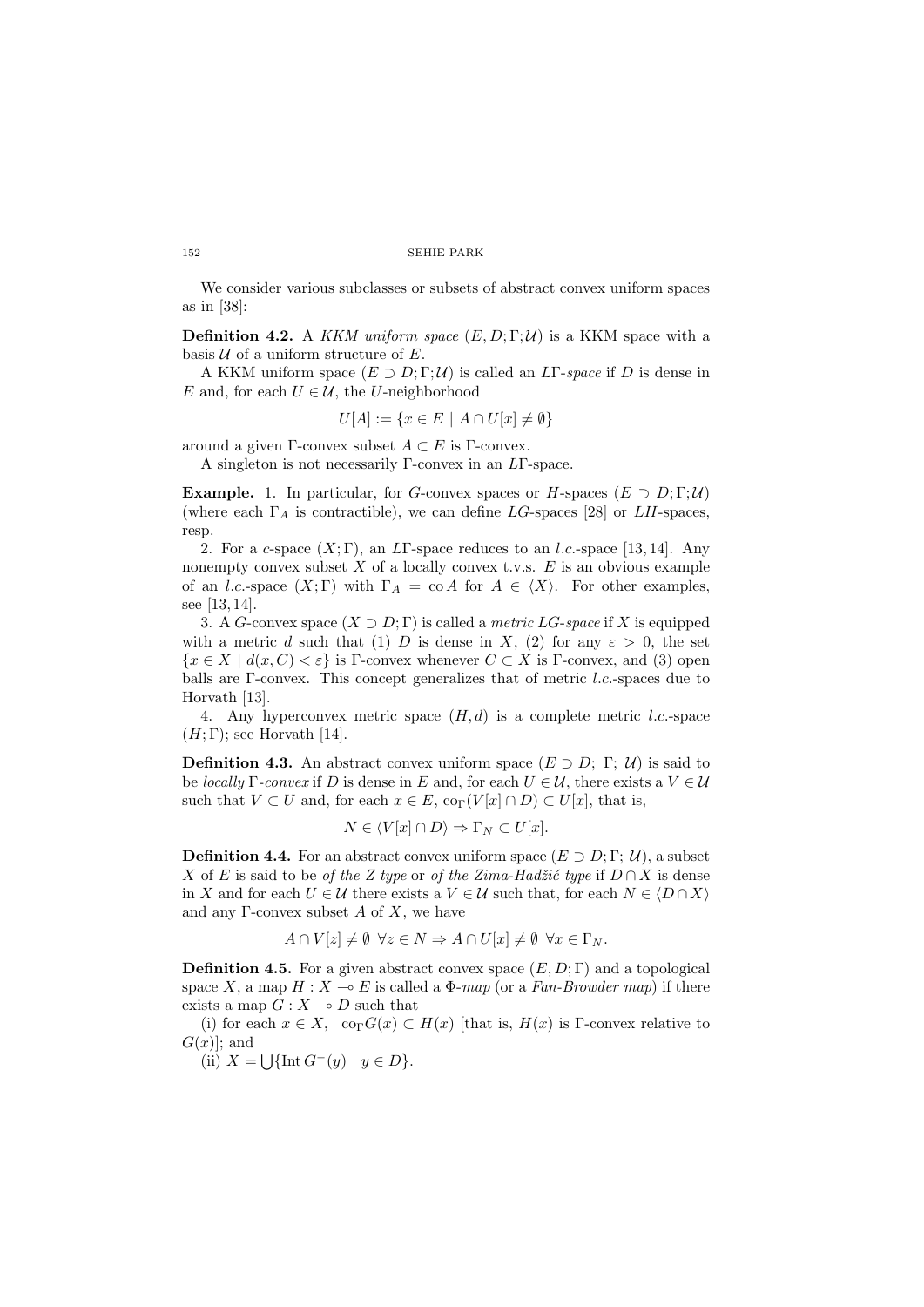**Definition 4.6.** In  $(E, D; \Gamma; \mathcal{U})$ , a subset Z of E is called a  $\Phi$ -set if, for any entourage  $U \in \mathcal{U}$ , there exists a  $\Phi$ -map  $H : Z \multimap E$  such that  $Gr(H) \subset U$ . If E itself is a  $\Phi$ -set, then it is called a  $\Phi$ -space.

**Definition 4.7.** Let  $(E, D; \Gamma; \mathcal{U})$  be an abstract convex uniform space. A subset K of E is said to be Klee approximable if, for each entourage  $U \in \mathcal{U}$ , there exists a continuous function  $h: K \to E$  satisfying conditions

(1)  $(x, h(x)) \in U$  for all  $x \in K$ ;

(2)  $h(K) \subset \Gamma_N$  for some  $N \in \langle D \rangle$ ; and

(3) there exist continuous functions  $p: K \to \Delta_n$  and  $\phi_N: \Delta_n \to \Gamma_N$  with  $|N| = n + 1$  such that  $h = \phi_N \circ p$ .

Especially, for a subset  $X$  of  $E$ ,  $K$  is said to be Klee approximable *into*  $X$ whenever the range  $h(K) \subset \Gamma_N \subset X$  for some  $N \in \langle D \rangle$  in condition (2).

A subset  $X$  of  $E$  is *admissible* (in the sense of Klee) iff every compact subset  $K$  of  $X$  is Klee approximable into  $E$ .

The following summarizes the mutual relations among the various subclasses of abstract convex uniform spaces; see [31, 38]:

**Lemma 4.8.** In the class of abstract convex uniform spaces  $(X, D; \Gamma; \mathcal{U})$ , the following hold:

(1) Any  $LT$ -space is of the Zima-Hadžić type.

(2) Every nonempty subset of an LΓ-space is locally Γ-convex whenever every singleton is Γ-convex.

(3) Any nonempty subset of a locally  $\Gamma$ -convex space is a  $\Phi$ -set.

(4)  $Any Zima-Hadžić type subset of an abstract convex uniform space such$ that every singleton is  $\Gamma$ -convex is a  $\Phi$ -set.

(5) Every G-convex Φ-space is admissible. More generally, every nonempty compact Φ-subset of a G-convex space is Klee approximable.

The open version of the KKM principle is also useful to deduce very general fixed point theorems. The following example is the main result of this section:

**Theorem 4.9** ([38]). Let  $(X \supset D: \Gamma: \mathcal{U})$  be a KKM and Hausdorff uniform space and  $T : X \multimap X$  a compact u.s.c. map with nonempty closed  $\Gamma$ -convex values. If  $T(X)$  is of the Zima-Hadžić type, then T has a fixed point  $x_* \in T(x_*)$ .

Corollary 4.10. Let  $(X \supset D; \Gamma; \mathcal{U})$  be a Hausdorff LΓ-space and  $T : X \to X$ a compact u.s.c. map with closed Γ-convex values. Then T has a fixed point  $x_0 \in X$ .

**Example.** 1. For an  $LG$ -space  $(X, D; \Gamma)$ , this is given in [28]. Many particular forms were stated there.

2. The extended long line  $L^*$  is a compact  $L\Gamma$ -space; see [38]. Now it has the fixed point property. This is a proper example of Corollary 4.10 which is not an LG-space.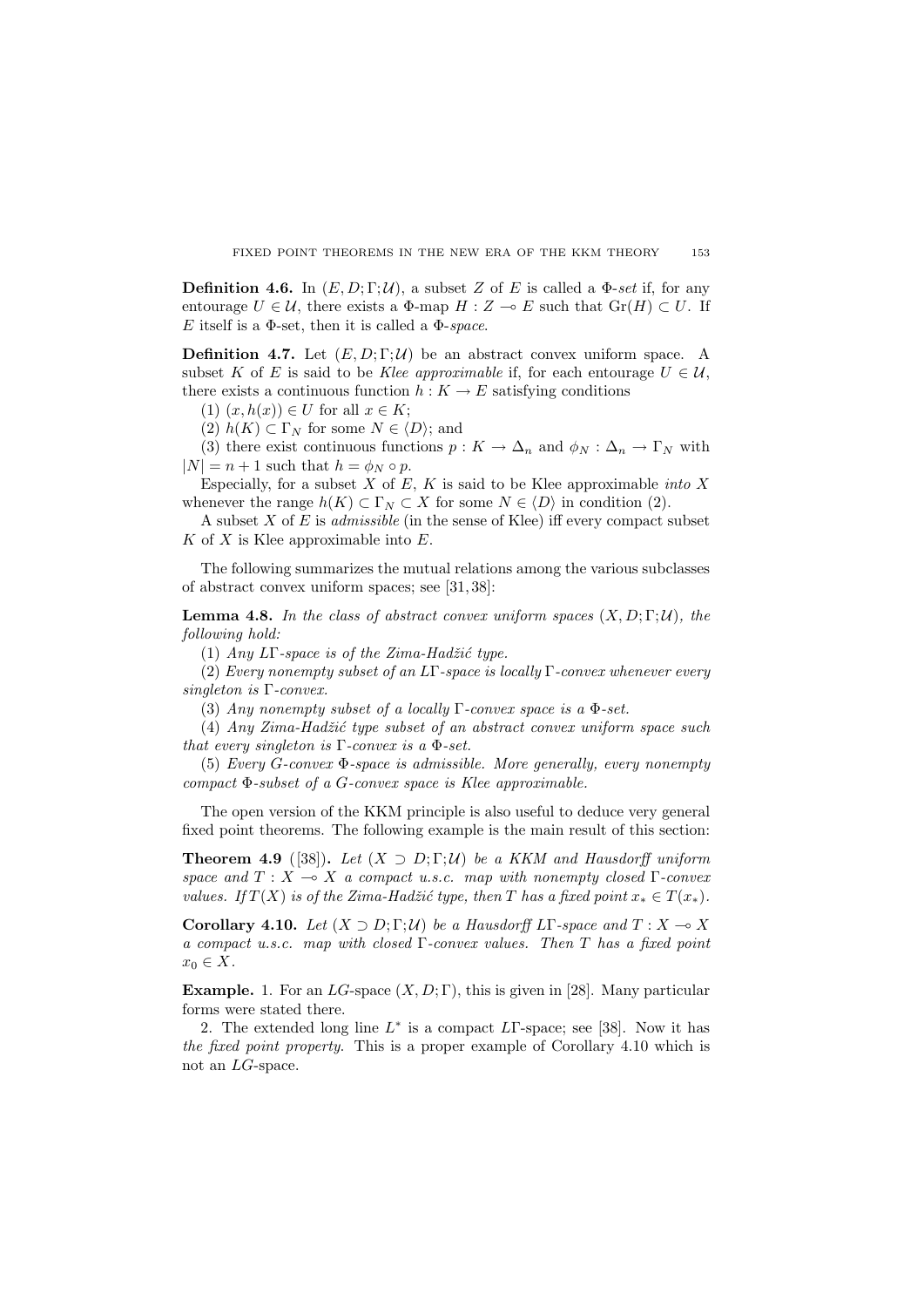**Corollary 4.11** (Himmelberg [10]). Let X be a convex subset of a locally convex Hausdorff topological vector space E and  $T : X \longrightarrow X$  a compact u.s.c. multimap with nonempty closed convex values. Then T has a fixed point  $x_0 \in$  $T(x_0)$ .

Recall that the Himmelberg theorem unifies and generalizes historically wellknown fixed point theorems due to Brouwer, Schauder, Tychonoff, Kakutani, Bohnenblust and Karlin, Fan, Glicksberg, Hukuhara, Rhee, and others. For the literature, see [26].

More early, in order to give simple proofs of von Neumann's intersection lemma and the minimax theorem, Kakutani obtained the following generalization of the Brouwer theorem to multimaps:

Corollary 4.12 (Kakutani [16]). If  $x \mapsto \Phi(x)$  is a u.s.c. point-to-set mapping of an r-dimensional closed simplex S into the family of closed convex subsets of S, then there exists an  $x_0 \in S$  such that  $x_0 \in \Phi(x_0)$ .

Equivalently,

Corollary 4.13 (Kakutani [16]). Corollary 4.12 is also valid even if S is an arbitrary bounded closed convex set in an Euclidean space.

As Kakutani noted, Corollary 4.13 readily implies von Neumann's 1937 Lemma, and later it is known that those two results are equivalent.

This was the beginning of the fixed point theory of multimaps having a vital connection with the minimax theory in game theory and the equilibrium theory in economics.

According to Debreu (A commentary on the Kakutani fixed point theorem, in Shizuo Kakutani: Selected Papers [17] ), "Ironically that Lemma, which, through Kakutani's Corollary, had a major influence in particular on economic theory and on the theory of games, was not required to obtain either one of the results that von Neumann wanted to establish. The Minimax theorem, as well as his theorem on optimal balanced growth paths, can be proved by elementary means."

### 5. Fixed point theorems on abstract convex spaces

The unified fixed point theory in generalized convex uniform spaces in [31] can be extended to abstract convex uniform spaces or KKM uniform spaces; see [38]. In this section, we introduce results on two typical multimap classes KC and B.

We have the following Horvath type fixed point theorem [14]:

**Theorem 5.1** ([38]). Let  $(E, D; \Gamma; \mathcal{U})$  be an abstract convex uniform space, and  $F \in \mathfrak{RC}(E, E)$  be a compact map. If  $\overline{F(E)}$  is a  $\Phi$ -set, then F has the almost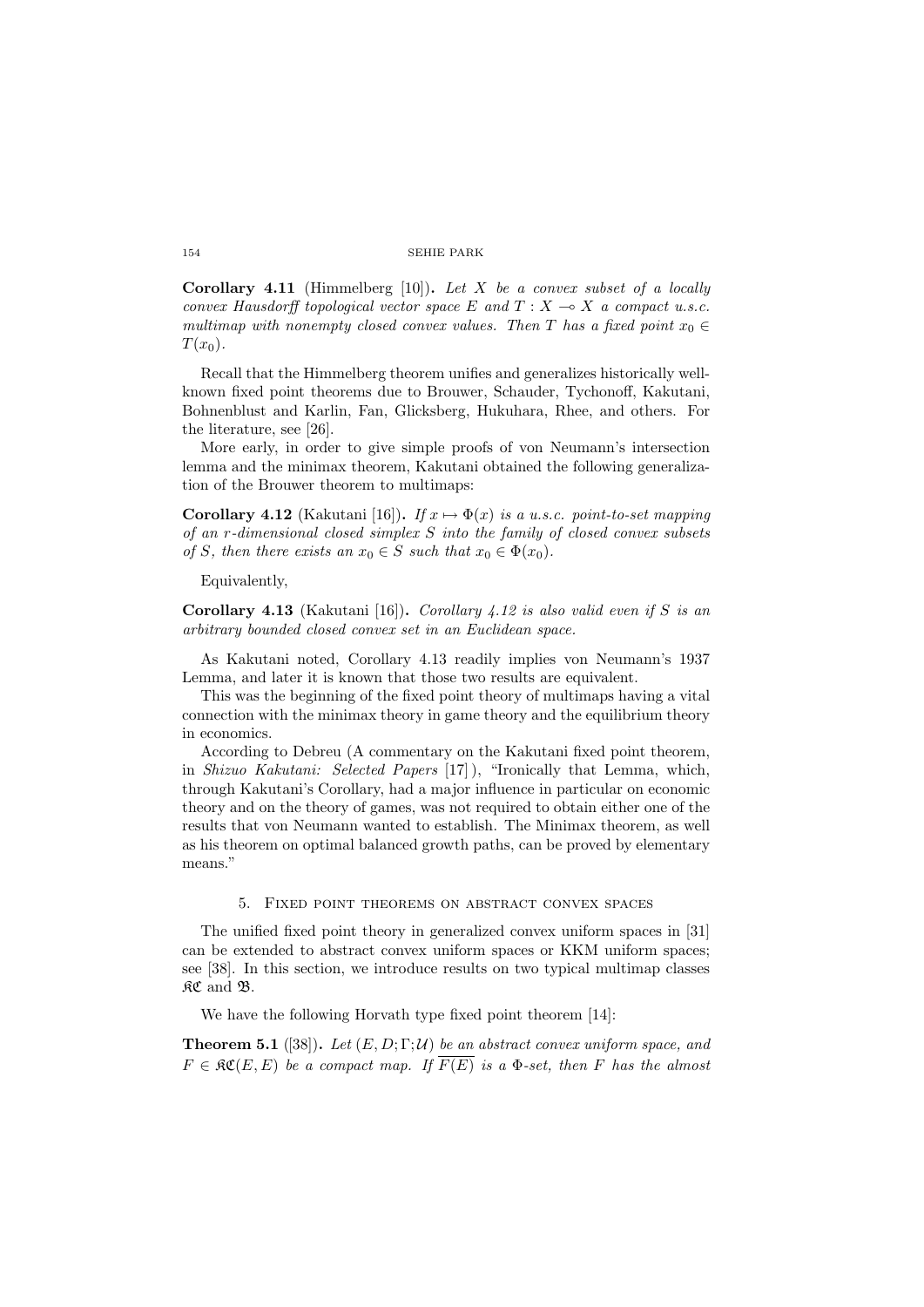fixed point property (that is, for any  $V \in \mathcal{U}$ ,  $F|_X$  has a V-fixed point  $x_V \in X$ satisfying  $F(x_V) \cap (x_V + V) \neq \emptyset$ .

Further if  $(E, \mathcal{U})$  is Hausdorff and if F is closed, then it has a fixed point.

From Theorem 5.1, as in [36], we have the following generalization of the Schauder-Tychonoff-Hukuhara fixed point theorem:

**Corollary 5.2.** Let  $(E, D; \Gamma; \mathcal{U})$  be an abstract convex Hausdorff uniform space satisfying the partial KKM principle. If  $f : E \to E$  is a continuous function such that  $\overline{f(E)}$  is a compact  $\Phi$ -set in E, then f has a fixed point.

Note that Theorem 5.1 and Corollary 5.2 contain a large number of known fixed point theorems since there are so many Φ-sets.

Corollary 5.3. Let  $(X \supset D; \Gamma; \mathcal{U})$  be an abstract convex Hausdorff uniform space and  $F \in \mathfrak{RC}(E, E)$  be a closed compact map. If every singleton of X is  $\Gamma$ -convex and  $F(X)$  is of the Zima-Hadžić type, then F has a fixed point.

Note that most of results and examples in the preceding section are consequences of Corollary 5.3.

**Definition 5.4.** Let  $(E, D; \Gamma)$  be an abstract convex space, X a nonempty subset of  $E$ , and  $Y$  a topological space. We define the better admissible class  $\mathfrak{B}$  of maps from X into Y as follows:

 $F \in \mathfrak{B}(X,Y) \Longleftrightarrow F : X \multimap Y$  is a map such that, for any  $\Gamma_N \subset X$ , where  $N \in \langle D \rangle$  with the cardinality  $|N| = n + 1$ , and for any continuous function  $p: F(\Gamma_N) \to \Delta_n$ , there exists a continuous function  $\phi_N : \Delta_n \to \Gamma_N$  such that the composition

$$
\Delta_n \xrightarrow{\phi_N} \Gamma_N \xrightarrow{F|_{\Gamma_N}} F(\Gamma_N) \xrightarrow{p} \Delta_n
$$

has a fixed point. Note that  $\Gamma_N$  can be replaced by the compact set  $\phi_N(\Delta_n) \subset$ X.

This definition works for G-convex spaces or  $\phi_A$ -spaces.

We have the following main result in this section:

**Theorem 5.5** ([38]). Let  $(E, D; \Gamma; \mathcal{U})$  be an abstract convex uniform space,  $X \subset Y$  subsets of E, and  $F : Y \multimap Y$  a map such that  $F|_X \in \mathfrak{B}(X, Y)$  and  $F(X)$  is Klee approximable into X. Then F has the almost fixed point property. Further if  $(E, \mathcal{U})$  is Hausdorff, F is closed, and  $\overline{F(X)}$  is compact in Y, then F has a fixed point  $x_0 \in Y$  (that is,  $x_0 \in F(x_0)$ ).

In [31] and others, we gave some of our previous results which are direct consequences of Theorem 5.5 as follows. From now on, for simplicity, all topological spaces are assumed to be Hausdorff unless explicitly stated otherwise.

Since 1992, we introduced and supplied a lot of examples of the admissible class  $\mathfrak{A}_{c}^{\kappa}$  of multimaps in [22, 23].

In 1993 [22] and 1994 [23], we obtained the following with a different method: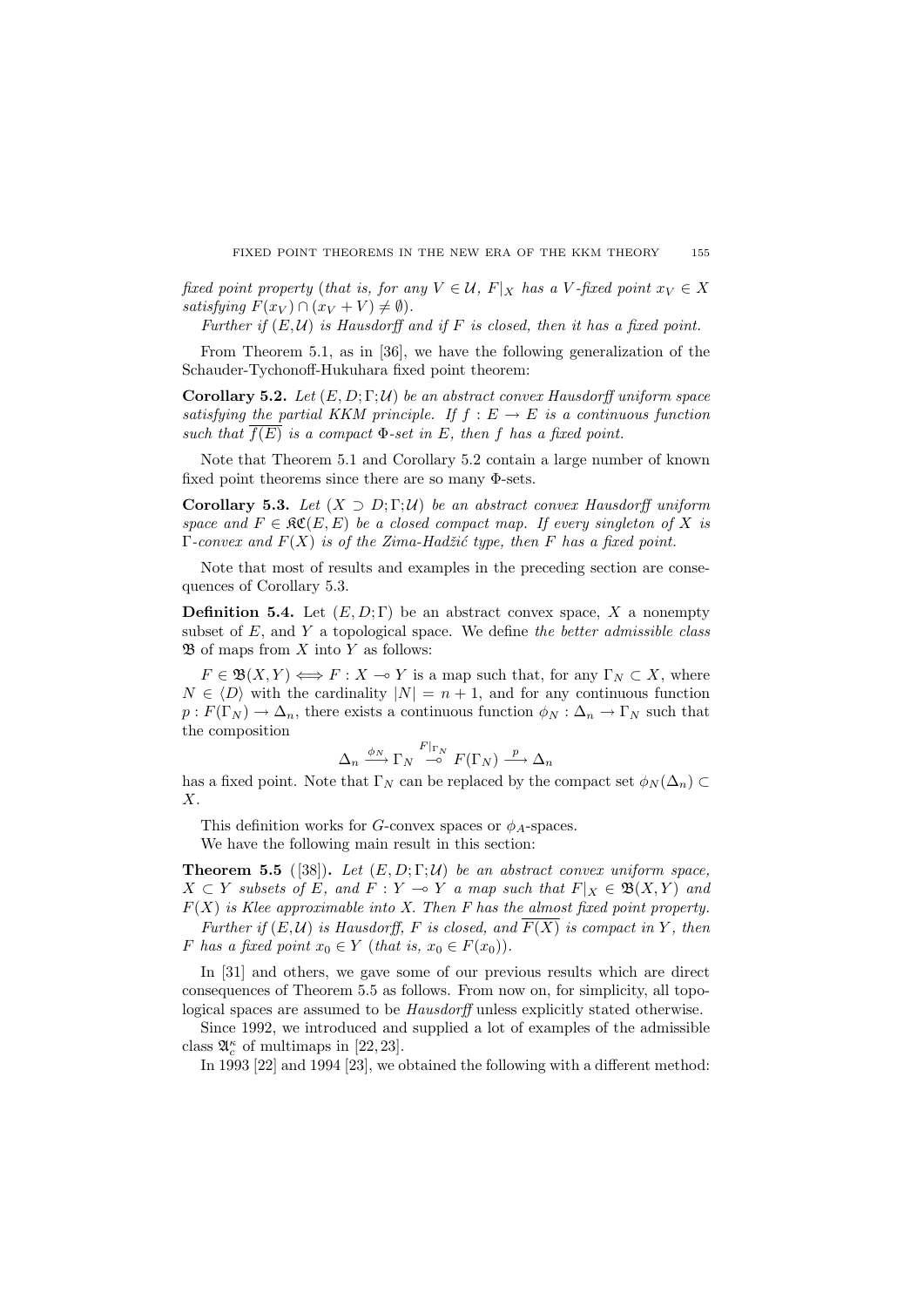**Corollary 5.6** ([22]). Let X be a compact convex subset of a t.v.s. E on which its dual  $E^*$  separates points. Then any map  $F \in \mathfrak{A}_c^{\kappa}(X,X)$  has a fixed point.

**Corollary 5.7** ([23]). Let X be a convex subset of a locally convex t.v.s. E and  $F \in \mathfrak{A}_c^{\sigma}(X,X)$ . If F is compact, then it has a fixed point.

In 1997, the author introduced the 'better' admissible class  $\mathfrak B$  of multimaps. We noticed that  $\mathfrak{A}_{c}^{\kappa} \subset \mathfrak{B}$ .

Corollary 5.8 ([24]). Let X be a convex subset of a locally convex t.v.s.  $E$ . Then every compact closed map  $F \in \mathfrak{B}(X,X)$  has a fixed point.

**Corollary 5.9** ([25]). Let E be a t.v.s. and X an admissible (in the sense of Klee) convex subset of E. Then any compact closed map  $F \in \mathfrak{B}(X,X)$  has a fixed point.

Moreover, in [25], we listed more than sixty papers in chronological order, from which we could deduce particular forms of Corollary 5.9.

The following form of the main theorem of [29] in 2004 follows from Theorem 5.5:

**Corollary 5.10** ([29]). Let X be a subset of a t.v.s. E and  $F \in \mathfrak{B}(X,X)$  a compact closed map. If  $F(X)$  is Klee approximable into X, then F has a fixed point.

In case  $X = Y = E$ , Theorem 5.5 reduces to the following main theorem of [31] in 2007:

Corollary 5.11 ([31]). Let  $(X, D; \Gamma; \mathcal{U})$  be a G-convex uniform space and  $F \in \mathfrak{B}(X,X)$  a multimap such that  $F(X)$  is Klee approximable. Then F has the almost fixed point property.

Further if  $F$  is closed and compact, then  $F$  has a fixed point.

Corollary 5.11 contains a large number of known results on topological vector spaces or on various subclasses of the class of admissible G-convex spaces. Such subclasses are those of admissible spaces,  $\Phi$ -spaces, sets of the Zima-Hadžić type, locally G-convex spaces, and LG-spaces; see [31]. Mutual relations among those subclasses and some related results on approximable maps, Kakutani maps, acyclic maps, Φ-maps, and others are investigated in [31]

The following two results are simple consequences of Corollary 5.11:

Corollary 5.12. Let  $(X, D; \Gamma; \mathcal{U})$  be an admissible G-convex space. Then any compact closed map  $F \in \mathfrak{B}(X,X)$  has a fixed point.

Corollary 5.13. Let  $(X, D; \Gamma; \mathcal{U})$  be a compact admissible G-convex space. Then any map  $F \in \mathfrak{A}_c^{\kappa}(X,X)$  has a fixed point.

The following is a consequence of Theorem 5.5: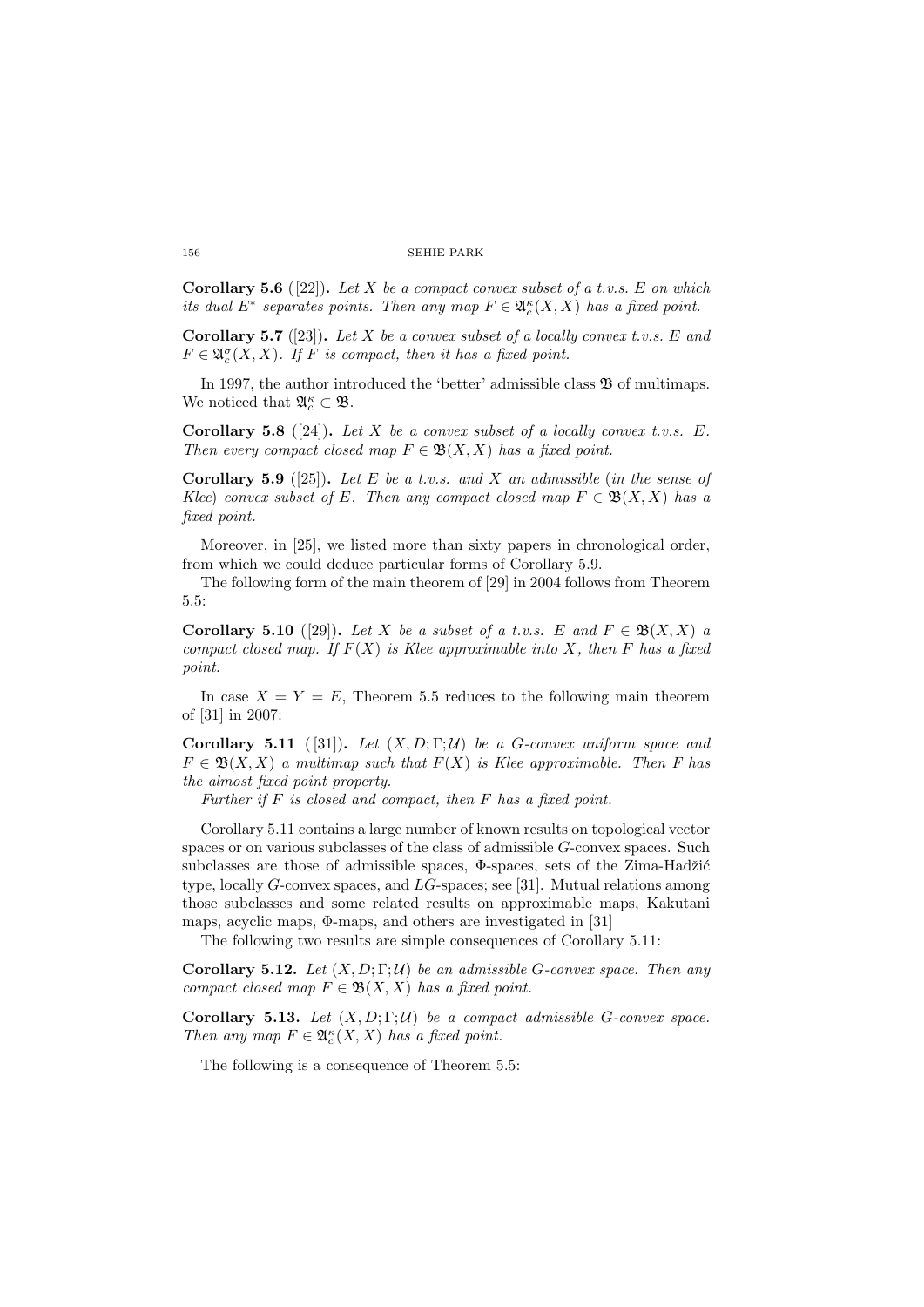Corollary 5.14. Let X and Y be subsets of a t.v.s. E such that  $X \subset Y$  and  $F: Y \multimap Y$  a map.

(1) If  $F|_X \in \mathfrak{B}(X,Y)$  and  $F(X)$  is Klee approximable into X, then  $F|_X$  has the almost fixed point property.

(2) Further if F is closed and  $F|_X$  is compact, then F has a fixed point.

Note that, in  $(1)$ , E is not necessarily Hausdorff. Corollary 5.14 would be better than [32, Theorem 2.2]. In [32], it should be  $\mathfrak{B} = \mathfrak{B}^p$ .

Finally, recall that there are several hundred published works on the KKM theory and analytical fixed point theory; and we can cover only an essential part of them. For the more historical background for the related fixed point theory, the reader can consult with [26]. For more involved or generalized versions of the results in this paper, see  $[20, 23, 32]$  for convex spaces,  $[11-14, 41]$  for H-spaces,  $[26-29, 31, 42]$  for G-convex spaces, and  $[33-40]$  for abstract convex spaces and references therein.

Added in Proof. Recently, we published more detailed basic KKM theory in [43].

# **REFERENCES**

- [1] W. Briec and C. Horvath, Nash points, Ky Fan inequality and equilibria of abstract economies in Max-Plus and B-convexity, J. Math. Anal. Appl. 341(1) (2008), 188–199.
- [2] F. E. Browder, The fixed point theory of multi-valued mappings in topological vector spaces, Math. Ann. 177 (1968), 283–301.
- [3] K. Fan, A generalization of Tychonoff's fixed point theorem, Math. Ann. 142 (1961), 305–310.
- [4] K. Fan, Sur un théorème minimax, C.R. Acad. Sci. Paris 259 (1964), 3925–3928.
- [5] K. Fan, Applications of a theorem concerning sets with convex sections, Math. Ann. 163 (1966), 189–203.
- [6] K. Fan, Extentions of two fixed point theorems of F.E. Browder, Math. Z. 112 (1969), 234–240.
- [7] K. Fan, A minimax inequality and applications, Inequalities III (O. Shisha, ed.), 103– 113, Academic Press, New York, 1972.
- [8] K. Fan, A further generalization of Shapley's generalization of the Knaster-Kuratow ski-Mazurkiewicz theorem, Game Theory and Mathematical Economics (O. Moeschlin and D. Palaschke, ed.), 275–279, North-Holland, Amsterdam, 1981.
- [9] K. Fan, Some properties of convex sets related to fixed point theorems, Math. Ann. 266 (1984), 519–537.
- [10] C. J. Himmelberg, Fixed points of compact multifunctions, J. Math. Anal. Appl. 38 (1972), 205–207.
- [11] C. D. Horvath, Some results on multivalued mappings and inequalities without convexity, Nonlinear and Convex Analysis — Proc. in honor of Ky Fan (B.L. Lin and S.Simons, eds.), 99–106, Marcel Dekker, New York, 1987.
- [12] C. D. Horvath, Convexité généralisée et applications, Sém. Math. Supér. 110, 81–99, Press. Univ. Montréal, 1990.
- [13] C. D. Horvath, *Contractibility and generalized convexity*, J. Math. Anal. Appl. **156** (1991), 341–357.
- [14] C. D. Horvath, Extension and selection theorems in topological spaces with a generalized convexity structure, Ann. Fac. Sci. Toulouse 2 (1993), 253–269.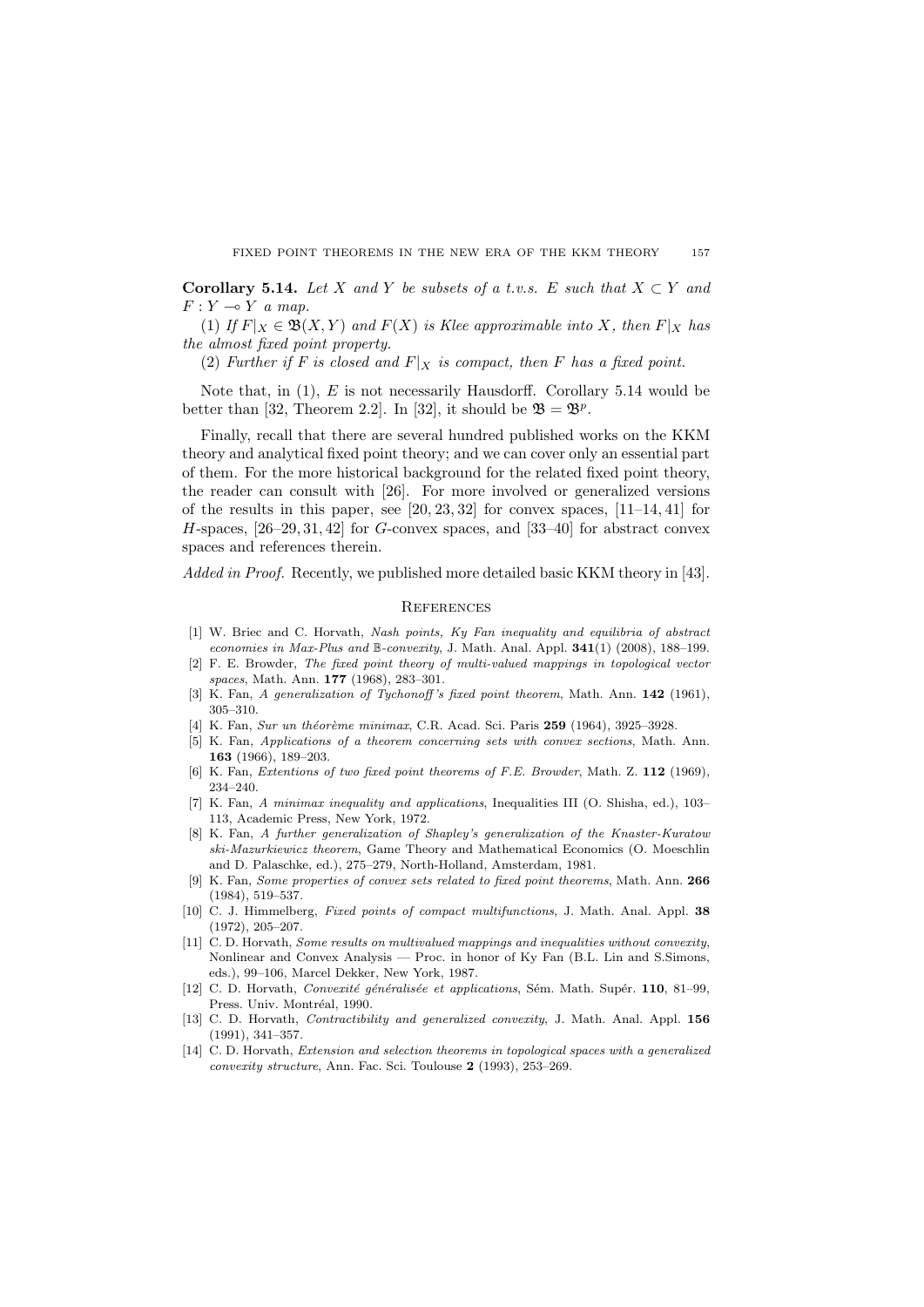- [15] C. D. Horvath, Topological convexities, selections and fixed points, Topology Appl. 155 (2008), 830–850.
- [16] S. Kakutani, A generalization of Brouwer fixed point theorem, Duke Math. J. 8 (1941), 457–459.
- [17] Shizuo Kakutani: Selected Papers (R. R. Kallman, ed.), two volumes, Birkh¨auser, Boston-Basel-Stuttgart, 1986.
- [18] W. A. Kirk and B. Panyanak, Best approximations in R-trees, Numer. Funct. Anal. Optimiz. 28(5-6) (2007), 681–690.
- [19] B. Knaster, K. Kuratowski and S. Mazurkiewicz, Ein Beweis des Fixpunktsatzes für n-Dimensionale Simplexe, Fund. Math. 14 (1929), 132–137.
- [20] M. Lassonde, On the use of KKM multifunctions in fixed point theory and related topics, J. Math. Anal. Appl. 97 (1983), 151–201.
- [21] S. Park, Some coincidence theorems on acyclic multifunctions and applications to KKM theory, Fixed Point Theory and Applications (K.-K. Tan, ed.), 248–277, World Sci. Publ., River Edge, NJ, 1992.
- [22] S. Park, Fixed point theory of multifunctions in topological vector spaces, II, J. Korean Math. Soc. 30 (1993), 413–431.
- [23] S. Park, Foundations of the KKM theory via coincidences of composites of upper semicontinuous maps, J. Korean Math. Soc. 31 (1994), 493–519.
- [24] S. Park, Coincidence theorems for the better admissible multimaps and their applications, Nonlinear Anal. 30 (1997), 4183–4191.
- [25] S. Park, A unified fixed point theory of multimaps on topological vector spaces, J. Korean Math. Soc. 35 (1998), 803–829. Corrections, ibid. 36 (1999), 829–832.
- [26] S. Park, Ninety years of the Brouwer fixed point theorem, Vietnam J. Math. 27 (1999), 193–232.
- [27] S. Park, *Elements of the KKM theory for generalized convex spaces*, Korean J. Comput. & Appl. Math.  $7$  (2000), 1-28.
- [28] S. Park, Fixed point theorems in locally G-convex spaces, Nonlinear Anal. 48 (2002), 869–879.
- [29] S. Park, Fixed points of multimaps in the better admissible class, J. Nonlinear Convex Anal. 5 (2004), 369–377.
- [30] S. Park, On generalizations of the KKM principle on abstract convex spaces, Nonlinear Anal. Forum 11 (2006), 67–77.
- [31] S. Park, A unified fixed point theory in generalized convex spaces, Acta Math. Sinica, English Series 23(8) (2007), 1509–1526.
- [32] S. Park, Fixed point theorems for better admissible multimaps on almost convex sets, J. Math. Anal. Appl. 329(1) (2007), 690–702.
- [33] S. Park, Various subclasses of abstract convex spaces for the KKM theory, Proc. Nat. Inst. Math. Sci. 2(4) (2007), 35–47.
- [34] S. Park, *Generalized convex spaces, L-spaces, and FC-spaces*, J. Global Optim.  $45(2)$ (2009), 203–210.
- [35] S. Park, *Equilibrium existence theorems in the KKM spaces*, Nonlinear Anal. **69** (2008), 4352–4364.
- [36] S. Park, Elements of the KKM theory on abstract convex spaces, J. Korean Math. Soc. 45(1) (2008),  $1-27$ .
- [37] S. Park, Remarks on weakly KKM maps in abstract convex spaces, Inter. J. Math. Math. Sci. vol. 2008 (2008), Article ID 423596, 10pp.
- [38] S. Park, Fixed point theory of multimaps in abstract convex uniform spaces, Nonlinear Anal. 71 (2009), 2468–2480.
- [39] S. Park, New foundations of the KKM theory, J. Nonlinear Convex Anal.  $9(3)$  (2008), 331–350.